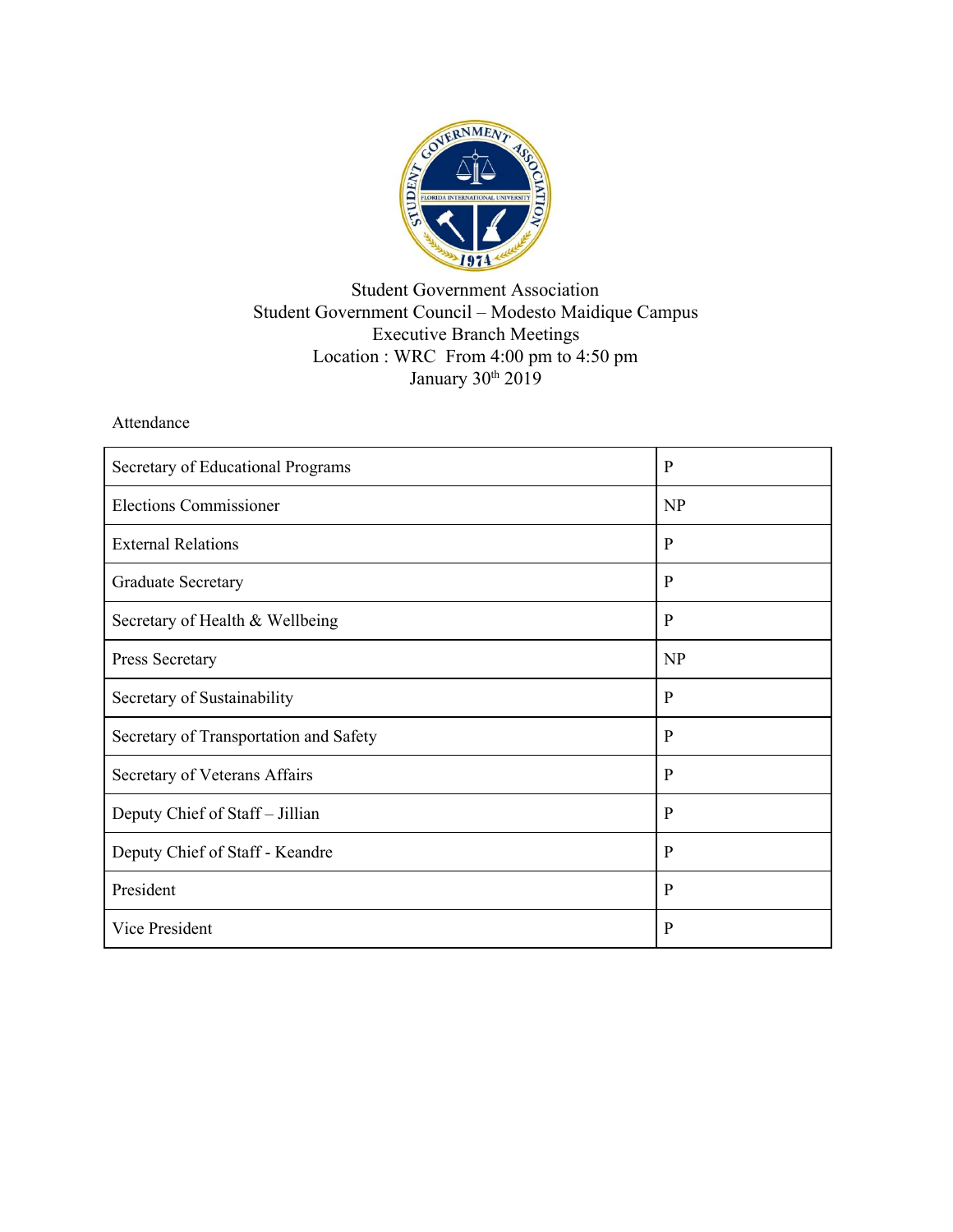- I. Reports
	- a. Secretary of Educational Programs
		- i. 1/30 Meeting Interns had the chance to hear Elections Presentation
		- ii. We had a chance to open a question answer period where they asked all of their questions
		- iii. professional development was held by watching ted talk and working on what kind of leader am I? worksheet
		- iv. informed them about upcoming events
		- v. meeting with Kayla thursday
		- vi. shadowing process began this week
		- vii. gave interns their assigned senators
		- viii. continue shadowing process for 4 weeks
		- ix. meet with Kayla
		- x. next intern meeting
		- xi. Talking with Center and Leadership Development to come and give another presentation for interns
	- b. Elections Commissioner
		- i. Finalized the Events for the rest of the semester
			- *\*follow up with Jerome on times of these events\**
				- 1. March 26th
					- a. President and Vice president debate GC243
						- i. Labib will host
				- 2. March 27th
					- a. President, Vice president, and Engineering senators at EC at EC pit
						- i. Danny might host but if not we need an engineering host
				- 3. March 28th
					- a. Meet the candidates at EC at EC pit
				- 4. March 29th
					- a. Meet the candidates GC pit D.
				- 5. Information Sessions 3pm February 4th February 6th Syed and John will be at the EC Labib, Kiyra, and Mathew will be at MMC February 18th February 20th Syed and John will be at EC Labib, Kiyra, and Mathew will be at MMC
	- c. External Relations
		- i. Leave the photoshoot for next week. Will send out a doodle next week
		- ii. Keep sending me pictures of all the events you attend
	- d. Graduate Secretary
		- i. Amelia, Ilan and I are talking about the possibility of doing a focus group in the LGBTQ community about forming a Pride Student Union.
		- ii. Still waiting to hear back from Mel about PreP FIU to see if any senators want to sponsor the bill
	- e. Secretary of Health & Wellbeing
		- i. Emailed Brittany from the rec center to reserve dance class for sga
		- ii. Met with Leo from rec center to figure out logistics for rec center event
		- iii. Worked with Leo to order food for event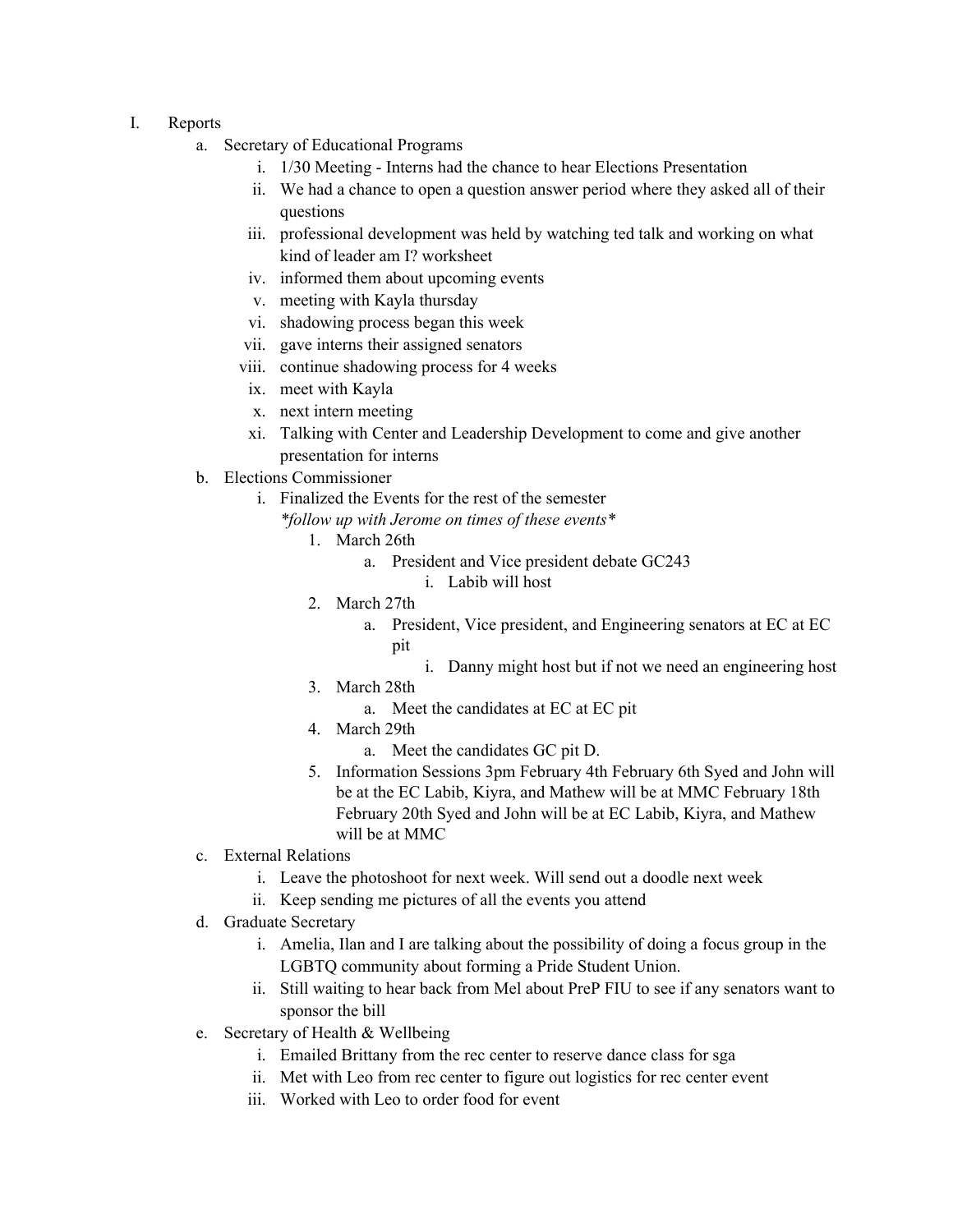- iv. Worked with Paulina and Leo to prepare social media flyer
- v. I expect to start working on a Heart Health initiative for February
- f. Press Secretary
	- i. Still waiting on Sabrina and Brandon's blurbs for the newsletter working on Intern PR
	- ii. Hopefully work on the newsletter as a whole this week once all parts have been received - finish Intern PR
- g. Secretary of Sustainability
	- i. I added to the arboretum proposal and set up a meeting with Connie and Lisette to present.
	- ii. I attended a sustainability interns meeting to be updated on everything going on with the office
	- iii. Gabi, my director, emailed the head of solar and is awaiting their response.
	- iv. Mikhailha is researching other universities to start Trash to Treasure project in **FIU**
	- v. I fixed TREEmendous Student Leader Google Drive.
	- vi. I prepared for next TREEmendous volunteer day this Saturday.
	- vii. I am trying to recruit new TREEmendous student leaders.
	- viii. Am starting to plan a tabling event with SGA for water day.
	- ix. Am setting up volunteer days to eliminate fruits from ardisias to prevent more from growing.
	- x. I will be going to TREEmendous workday on saturday.
		- 1. I will be trying to recruit more student leaders.
	- xi. I will be talking to SGA to see if we can collaborate on tabling for water day.
	- xii. I will present my arboretum proposal.
	- xiii. I will be following up with all pending projects my directors are working on.
- h. Secretary of Transportation and Safety
	- i. Parking and Transportation
		- 1. Meeting confirmed for Thursday at 2:30pm with Hope Blackmon and Thomas Hartley
		- 2. VMA parking
		- 3. BBC Bus Frequent Traveler Discount
			- a. Still scheduling a time with Jeff and Senator Ingraham
		- 4. Food pantry contributions rather than fines
	- ii. Accessibility and Safety
		- 1. Campus Safety Walk
			- a. Thursday, February  $7<sup>th</sup>$  at 6:30pm
			- b. Invited FIU Embrace and the DRC (pending confirmation)
			- c. Speak to Sam about inviting VMA
			- d. Ask Sabrina who else should be invited
			- e. Speak to Secretary of External Relations for promotion
	- iii. Emergency Preparedness
		- 1. Stop the Bleed training
			- a. Spoke to Bridget Pelaez
			- b. Suggested time: February  $27<sup>th</sup>$ , 4pm to 5:30pm